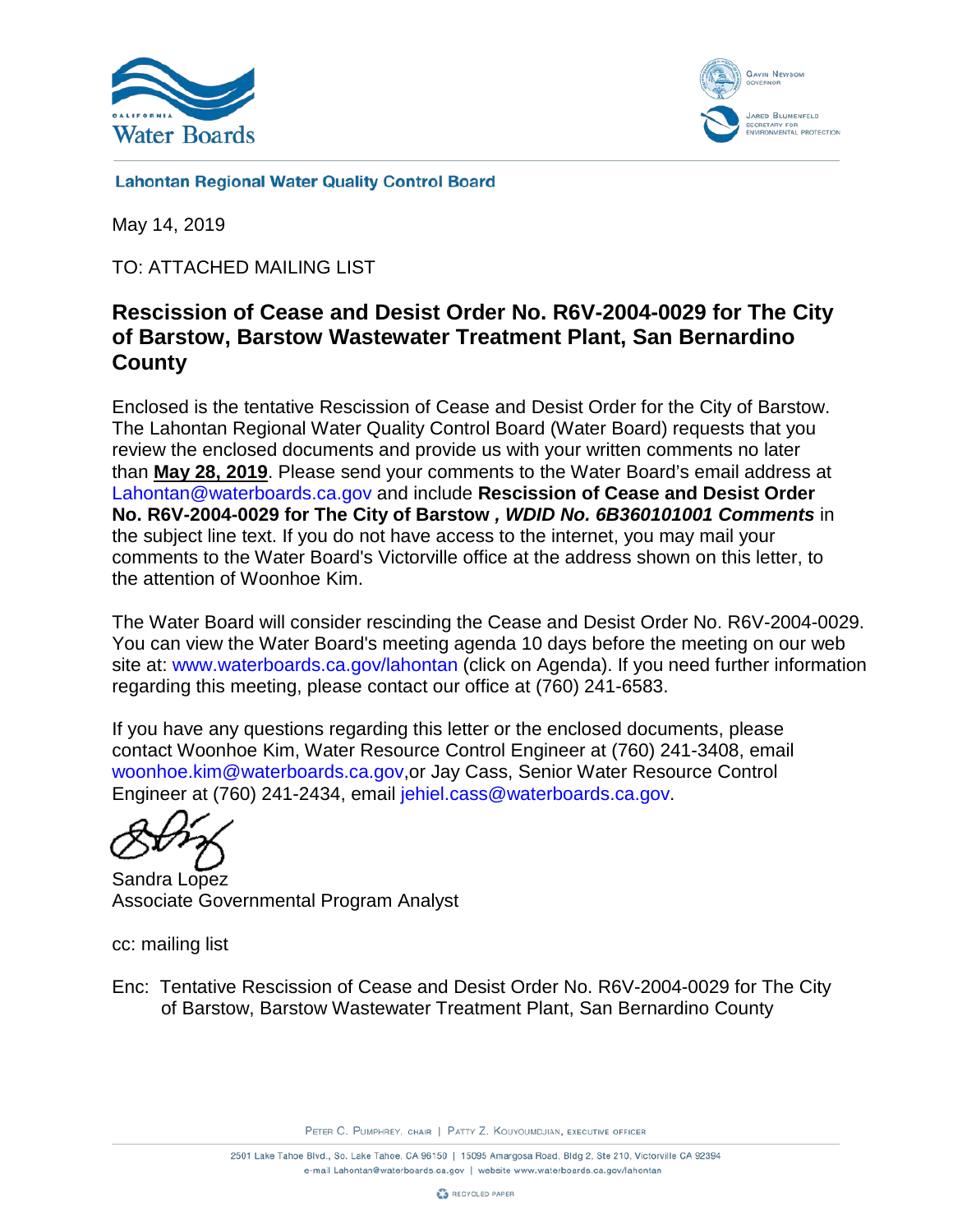## **CALIFORNIA REGIONAL WATER QUALITY CONTROL BOARD LAHONTAN REGION**

## **BOARD ORDER NO. R6V-2019-TENTATIVE WDID NO. 6B360101001**

## **RESCISSION OF CEASE AND DESIST ORDER NO. R6V-2004-0029 FOR**

## **CITY OF BARSTOW BARSTOW WASTEWATER TREATMENT PLANT**

San Bernardino County

The California Regional Water Quality Control Board, Lahontan Region (Water Board) finds:

1. Discharger

The City of Barstow (hereinafter "Discharger") owns and operates a wastewater collection, treatment, and disposal facility within the City of Barstow. The Discharger's wastewater treatment facility is currently permitted to discharge up to 4.5 million gallons per day of treated wastewater.

## 2. Facility

The Barstow Wastewater Treatment Plant (hereinafter "Facility") currently discharges undisinfected secondary treated, denitrified, domestic sewage and industrial wastewater from the City of Barstow to onsite percolation ponds and recycled water applied to irrigated crop land adjacent to the south side of the Mojave River.

Historically, the Facility discharged undisinfected secondary treated, nitrified, domestic sewage to onsite percolation ponds, and recycled water and sewage sludge biosolids to irrigated crop land adjacent to the north side and south side of the Mojave River. This practice caused groundwater pollution subject to a separate Cleanup and Abatement Order (R6V-2013-0045 and four amendments).

3. Order History

Board Order No. 6-94-26, revised waste discharge requirements (WDRs) for the Facility, was adopted on February 10, 1994.

Cease and Desist Order (CDO) No. R6V-2004-0029 was adopted on July 27, 2004, requiring the Discharger to cease and desist from discharging waste in violation of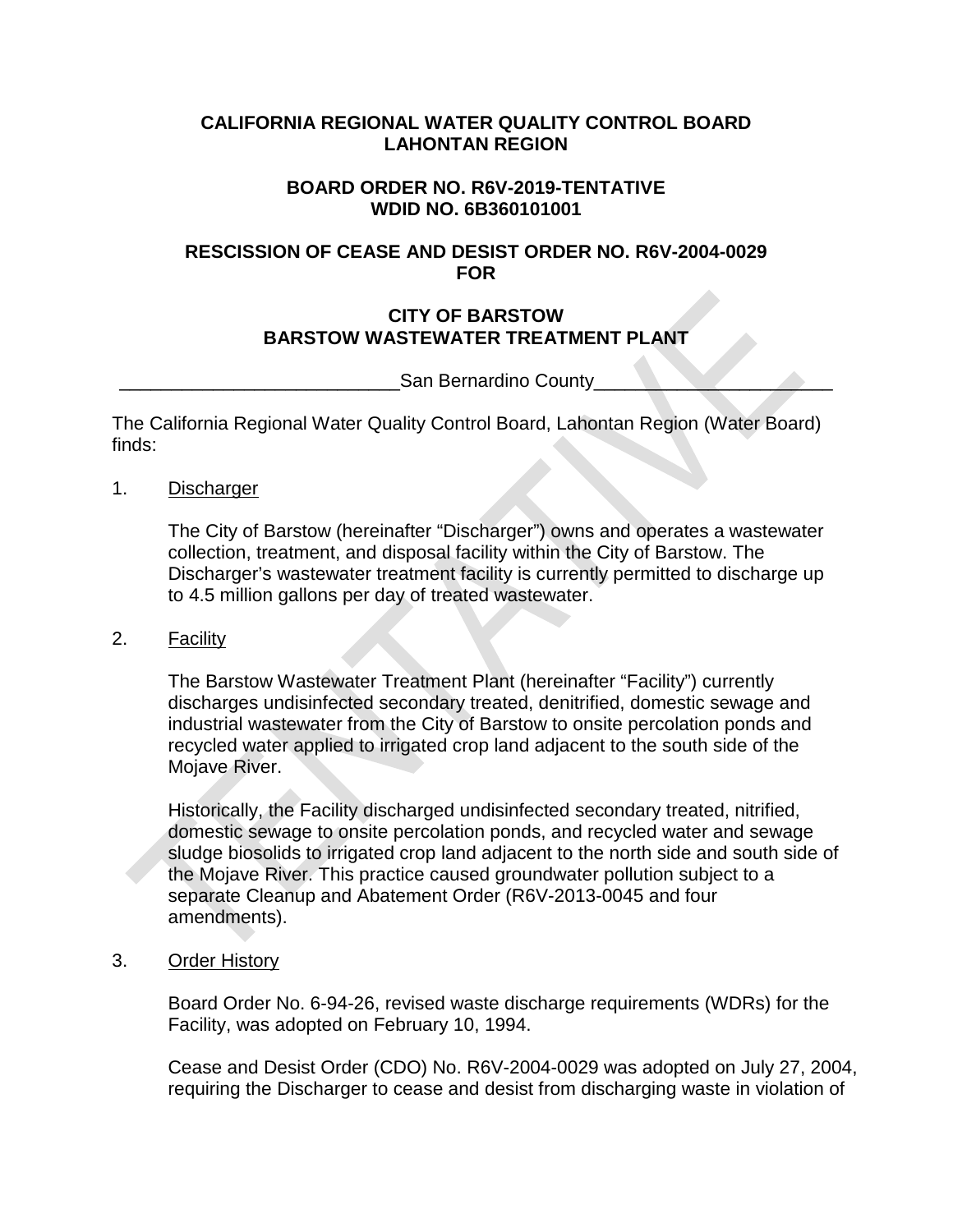Board Order No. 6-94-26. The Facility discharged effluent containing total nitrogen at concentrations of more than 30 milligrams per liter (mg/L) as nitrogen. The CDO required the Discharger to improve effluent quality immediately and submit a Long-Term Action Plan and Final Compliance Plan to achieve compliance with WDRs. CDO No. R6V-2004-0029 required the following actions.

a. Interim Actions

- i. Effective immediately, the Facility effluent discharged to the percolation ponds and irrigation sites must not contain total nitrogen in excess of 26 mg/L as nitrogen.
- ii. Effective immediately, Biosolids must not be applied at the irrigation fields.
- iii. By December 31, 2004, a Facilities Improvement Report, including information on interim actions, must have been submitted.
- b. Long-Term Corrective Action
	- i. By November 12, 2004, submit a Long-Term Action Plan describing options to achieve compliance with WDRs.
	- ii. By August 4, 2006 submit a Final Compliance Plan to describe how the Discharger's proposal will achieve compliance with WDRs and include 1) a detailed description of proposal, 2) conceptual design plans, 3) discussion of permitting, financing, and land acquisition processes, 4) expected treatment capacity and level of wastewater treatment needed to achieve compliance, and 5) a detailed implementation schedule.
	- iii. By July 30, 2009, the discharger must achieve final compliance with WDRs.

## c. Reporting

- i. By December 31, 2004, submit Farm Management Plan to include farming methods and nitrogen uptake and utilization by crops. The plan must provide the following information: 1) type and frequency of crop grown, 2) nutrient needs of the crops in pounds of total nitrogen per acre a year, 3) nitrogen loading at the irrigation sites, 4) amount of crop that can be grown, 5) amount of total nitrogen to be harvested, and 6) amount of total nitrogen discharged to the irrigation sites.
- ii. By October 15, 2004 and quarterly thereafter, submit a Quarterly Status Report that discusses the status of compliance with the CDO, and the status of achieving compliance with WDRs until final compliance is achieved.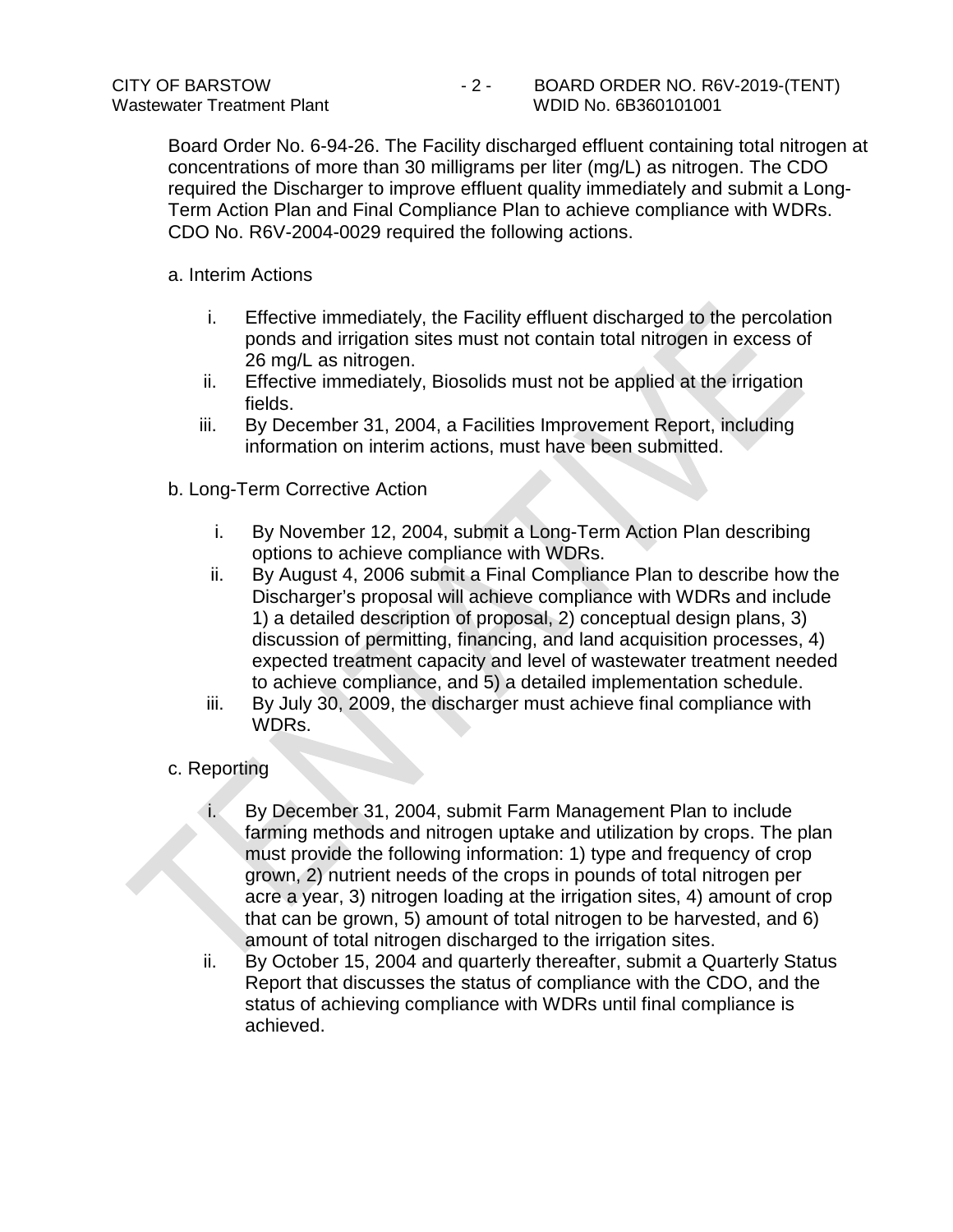#### 4. Basis for Rescission

- a. The Discharger has complied with all conditions prescribed in Cease and Desist Order No. R6V-2004-0029.
- b. The Discharger immediately discharged the effluent containing total nitrogen less than 26 mg/L. The Discharger operates the upgraded Facility and discharges improved effluent quality, averaging approximately 7 mg/L of total nitrogen.
- c. The Discharger immediately ceased sludge biosolids disposal to the irrigation fields.
- d. The Discharger submitted a Facility Improvement Report and constructed the necessary treatment process improvements to discharge improved effluent quality in compliance with WDRs.
- e. The Discharger submitted a Farm Management Plan to provide a required nitrogen uptake by alfalfa crops.
- f. The Discharger presented a Final Compliance Plan according to the Discharger's Long-Term Action Plan. Based on the Discharger's quarterly status reports, the Discharger achieved final compliance with WDRs.
- g. The Discharger submitted Quarterly Status Reports by the due dates starting October 15, 2004.
- h. The Discharger submitted a revised Report of Waste Discharge on November 29, 2018, for an upgraded facility that adequately treats and disposes all wastewater. Water Board staff prepared revised WDRs, which was adopted by the Water Board on July 10, 2019.
- i. CDO No. R6V-2004-0029 is no longer necessary.

#### 5. Conclusion

The Discharger has complied with CDO No. R6V-2004-0029 to cease discharges of effluent and biosolids with elevated total nitrogen concentrations and upgrade the Facility for full compliance of WDRs.

#### 6. California Environmental Quality Act

Issuance of this Order is exempt from the provisions of the California Environmental Quality Act (Public Resources Code, Section 21000, et Seq.), in accordance with California Code of Regulations, title 14, section 15321,